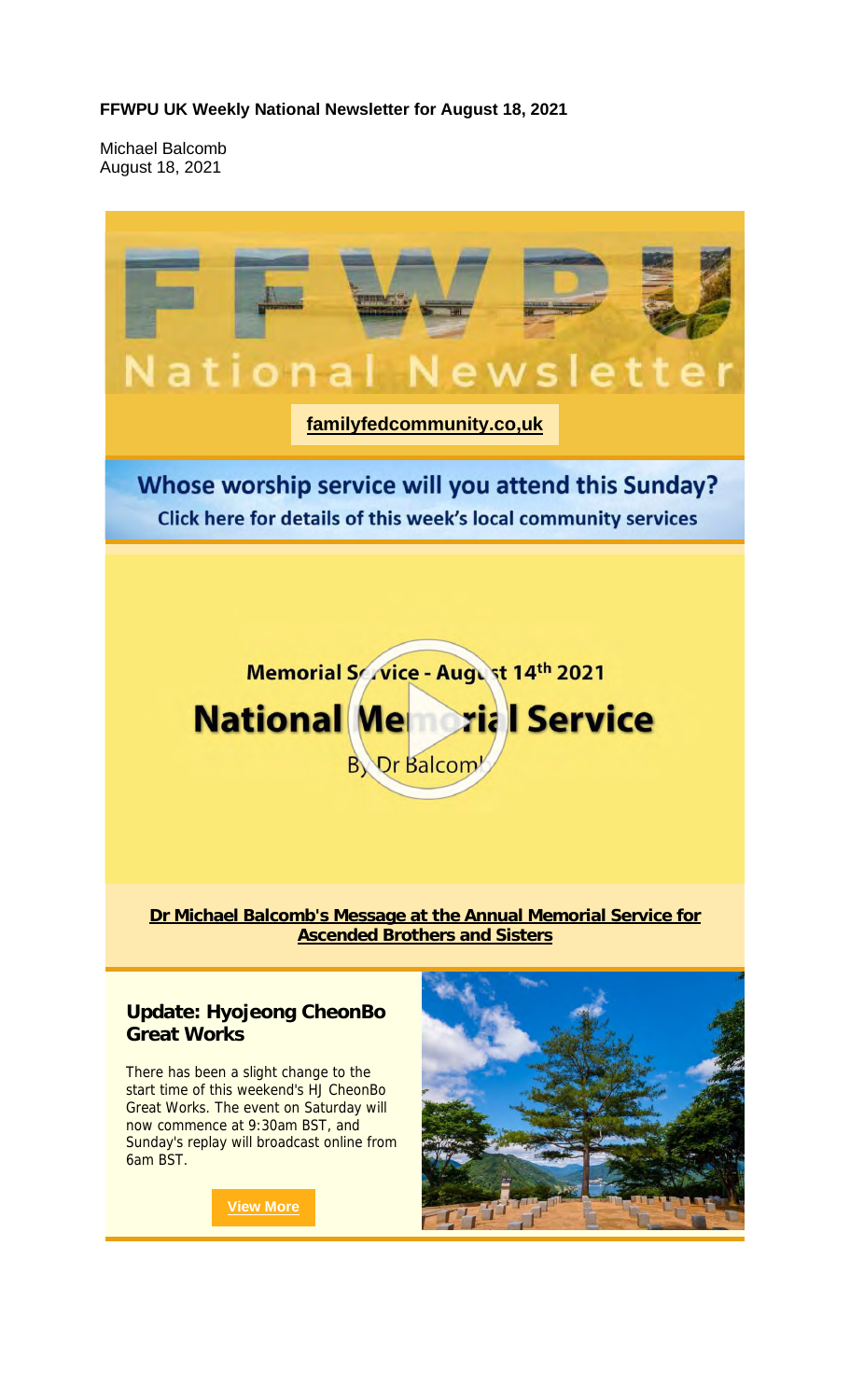

# **True Father's Ascension**

anniversary of True Father's Seonghwa

**View More**

#### **Looking Back on the Life of Rev. Sun Myung Moon**

As we near the 9th anniversary of the late Rev. Sun Myung Moon, we look back at the life he lived dedicated to living for his fellow man and making the world a better place.

**View More**





### **Manager For Lancaster Gate & London Properties**

**View More**

#### **Annual Gathering Festival**

The AGF 2021 is almost here! A couple of updates have just been added to the event information on our website, regarding the picnic lunch and a new option on the registration form to register without having to pay with PayPal.

**View More**

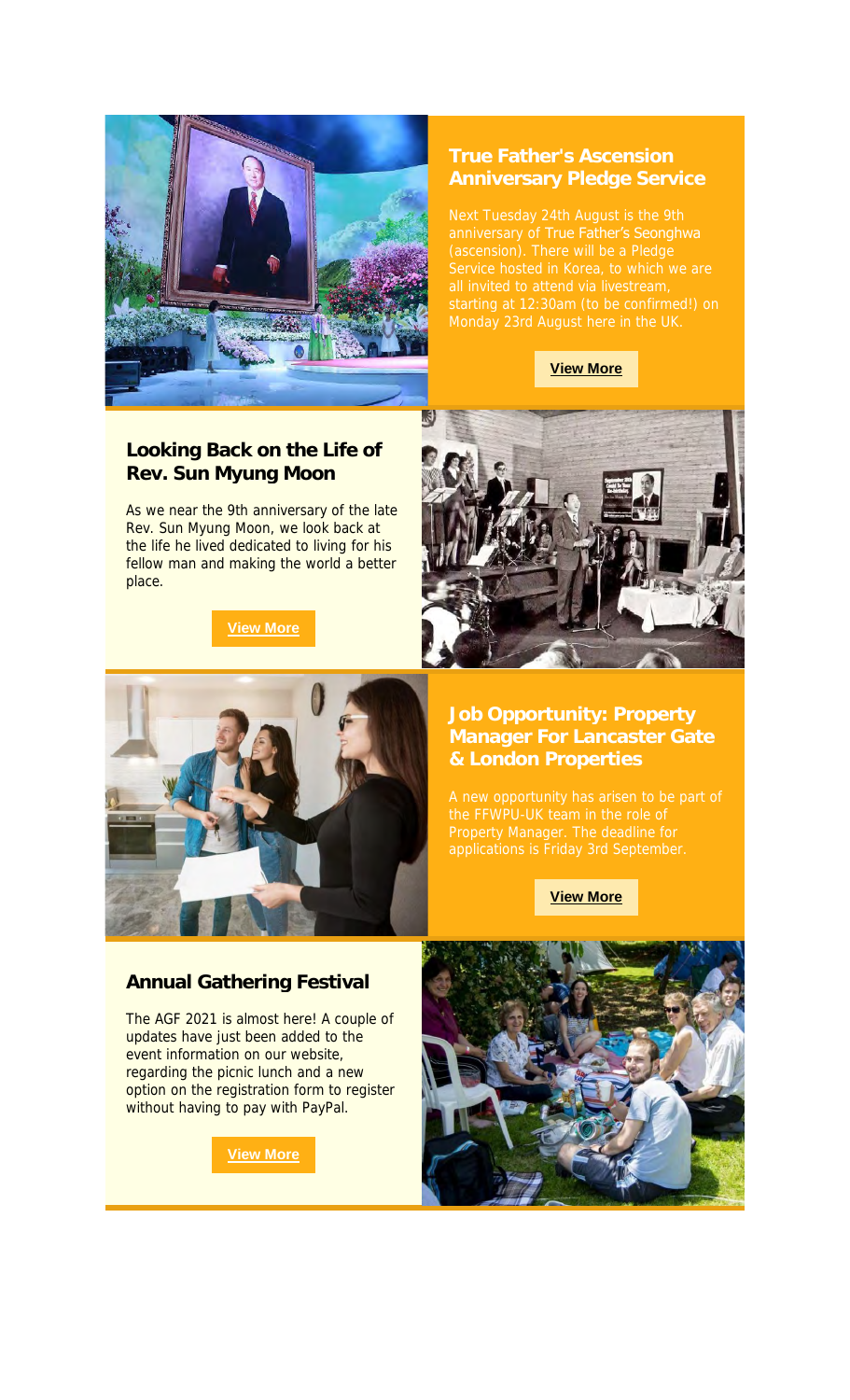

#### **Q&A: Live at Lancaster Gate!**



#### **Annual Memorial Service - Testimony from Francoise M.**

"Brothers and sisters from around the country gathered on Saturday 14th August at the Holy Oak Memorial Woodland in Stanton Fitzwarren. They came together to remember and celebrate the lives of their beloved relatives who ascended to the spiritual world. The service was uplifting and high-spirited."







## **FEATURED BOOK: 'As A**

**"Happiness Is A Life Lived For** 

**Listen Now**

## **| Upcoming Events |**

Please click on the title of the event(s) that you are interested in for further details:

**Community Worship Services** Sunday 22nd August

### **WEEKLY**

**Monday Morning Prayer** Every Monday at 10am

**Early Morning Devotion via Zoom** Every Saturday from 5am–6.30am